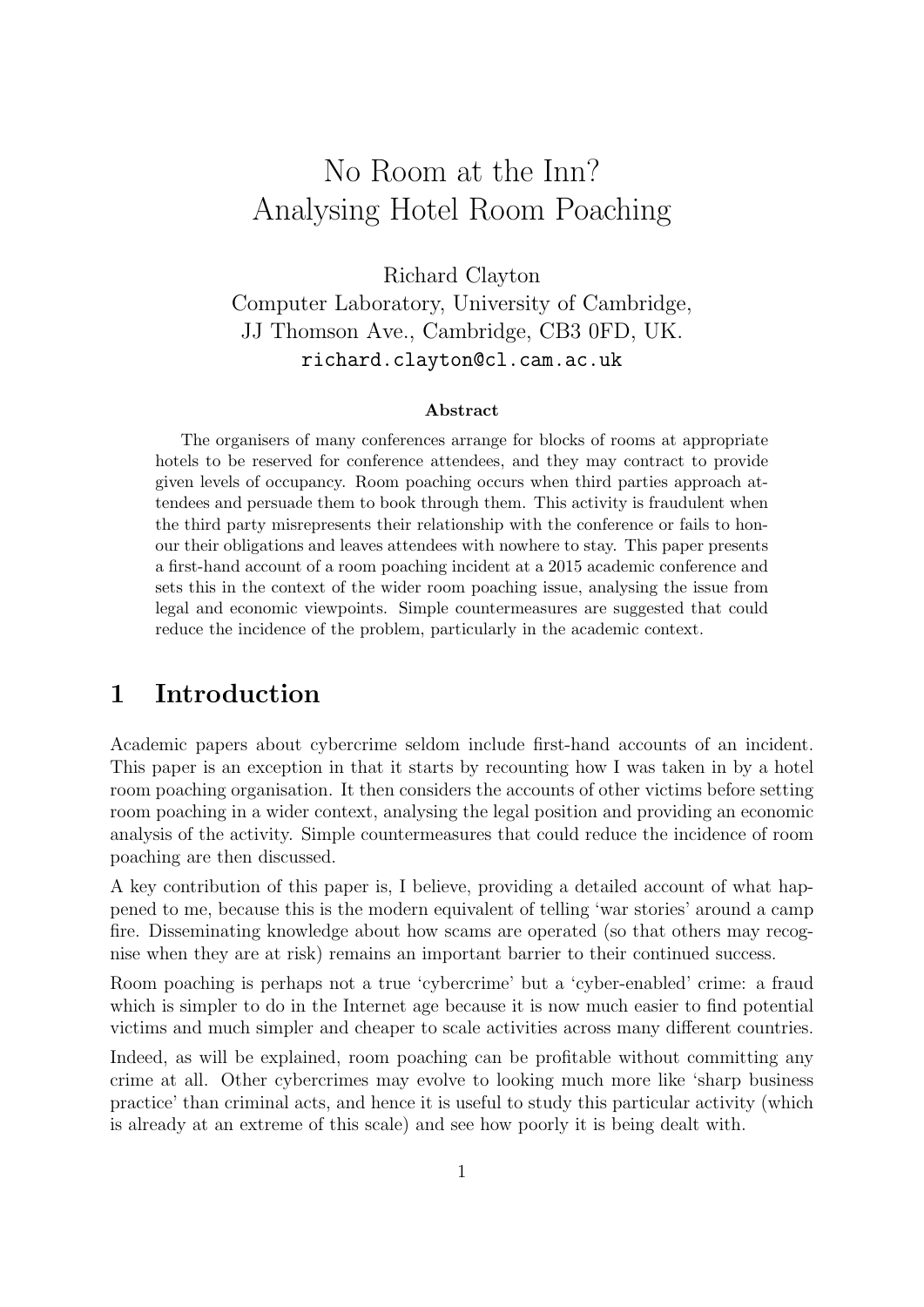### 2 My personal experience with EHS Housing

In Spring 2015 I was honoured to be invited to give a keynote talk at ESORICS, a wellestablished European academic security conference; the 20th running of which was to be held in September 2015 in Vienna, Austria. As is the convention in such matters I was expecting the ESORICS organisers to cover my travel and accommodation expenses.

On Thursday 23 July I was rung at work by a person who identified themselves as being from a company called "EHS Housing". They were aware that I was attending ESORICS and asked if I had booked my hotel yet ?

When I said I had not yet made any arrangements, they told me that hotel rooms in Vienna were in short supply and it was urgent I make a booking very promptly. They immediately emailed me (from <ehshousing.com>) a link to their booking website and stayed on the phone to talk me through filling in all of the details – including the process of using my mouse to produce a graphic that looks very vaguely like my signature.

My travel plans for September had been fluid and I had been awaiting an agenda that told me exactly which day I would be speaking. So, at EHS's suggestion, I booked the hotel from Saturday to Friday because they told me I could cancel any extra days at a later time. They took a deposit of 25% of the room fee from my credit card, with the remainder payable four weeks before my stay.

On the following Monday I (and everyone else who had registered for the conference) received an email from the ESORICS organisers.

It came to our attention that there have been spam calls or e-mails concerning the ESORICS Conference. The company EHS (Exhibitors Housing Services) has called or e-mailed attendees of ESORICS 2015. They claim to work for SBA Research/the conference organization and ask for credit card details to finalize the booking of accommodation (see e-mail below).

Please do not give away any information or credit card details if you receive such a call or e-mail. This company is not working for SBA Research or any other company involved in the organization of ESORICS.

Of particular concern was the suggestion:

In case you gave away your credit card details, please block your credit card immediately.

I immediately contacted Motel One Hauptbahnhof where EHS had purported to make me a booking the previous Thursday and they told me that there was no booking in my name. I also asked the ESORICS organisers (who of course speak fluent German) to contact Motel One and they confirmed that no reservation had been made. We also established that there was no shortage of rooms in Vienna and that the organisers were planning to organise my accommodation, but had yet to start this task.

At this point I contacted my credit card company to dispute the transaction and was told that if it was all completely fraudulent then I would get a refund, albeit we could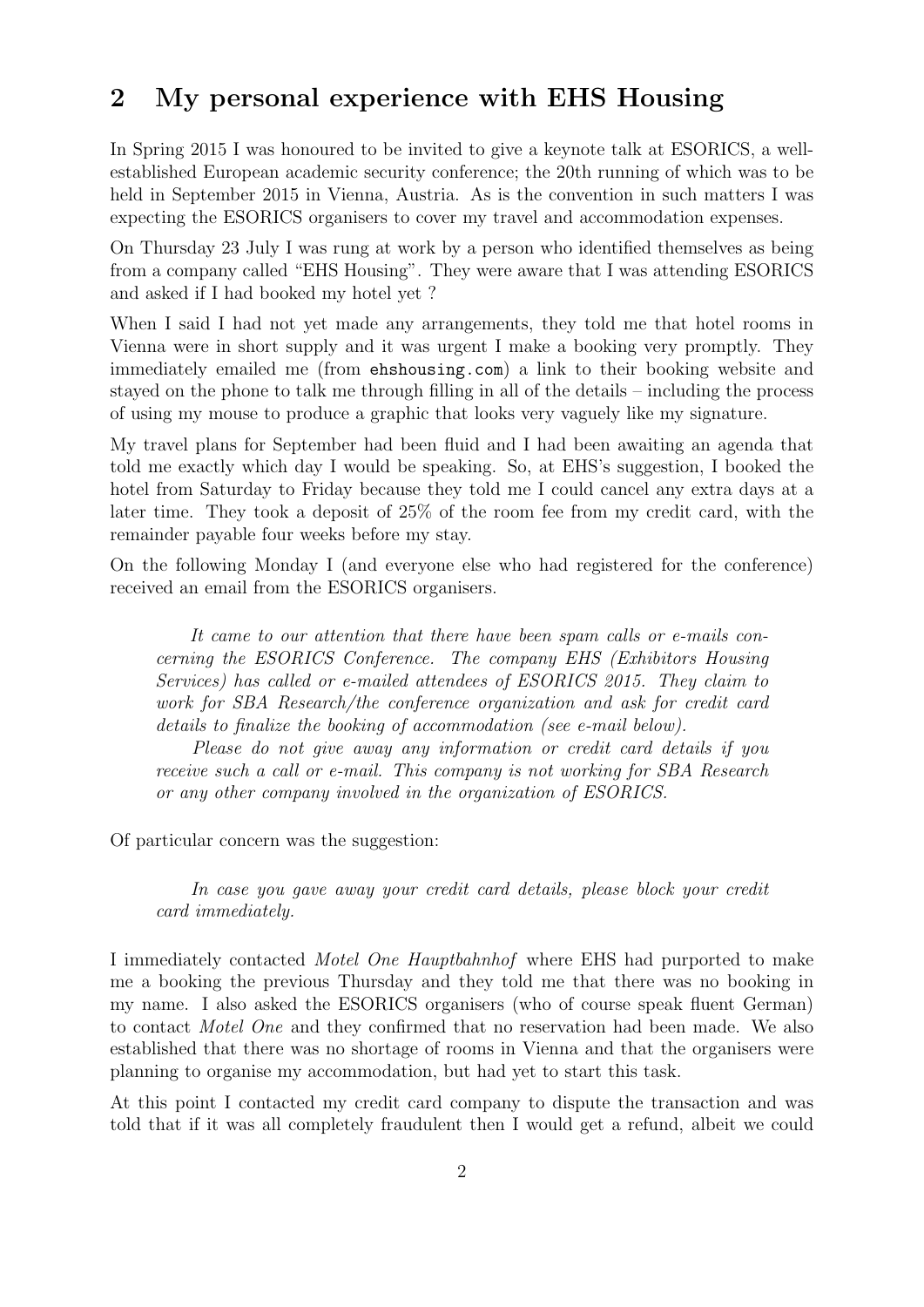not know that this was the case until I went to Vienna in September! In the meantime I was advised to ask EHS Housing for my money back. They also suggested that I make a particular point of checking future statements for any unexpected charges.

I then had a long email correspondence with EHS. Since my travel plans were now decided, we explored a shorter booking period, but they wanted to charge me considerably more than the rate I could get on the hotel website. Eventually, after I had insisted that I wanted to cancel, they converted the 25% deposit I had paid on 23 July into a 25% cancellation fee because, they informed me, their terms and conditions permitted them to do this, and they drew my attention to their website where these terms and conditions were documented.

I did not hear from them further.

After the date of the conference I was contacted by my credit card company who wished to know if I wanted to pursue my claim – which I did. EHS Housing then disputed the charge-back, providing in evidence the invoice generated from my interaction with their website – including the approximation to my signature! They also said that they were not affiliated with ESORICS and claimed that they had never represented otherwise.

I produced a detailed account of my side of the story in which I repeated that EHS Housing had misrepresented themselves. However, since this was hard to prove, my account stressed the failure of EHS Housing to book a room at a time when they claimed that there was a shortage. I also drew attention to their failure to provide me with any paperwork at the time of the transaction (a requirement of European Union law). For whatever reason, EHS Housing did not contest my claim any further and my credit card company refunded me £122.84.

Careful checking of all my subsequent credit card statements has not revealed any unexpected transactions.

### 3 Further incidents involving EHS Housing

An online search for "EHS Housing" throws up a number of hits for "Educational Housing Services" which provides student accommodation in New York, but "Exhibitor Housing Services", the company I dealt with, does appear on the first page of results – their website says that they "provide Housing Services for 120 City Wide Conventions in 79 destinations across USA, Canada, Europe, & Middle East" and that "EHS Housing Services processes over 120,000 hotel reservations annually".

On the second page of search results is a link to  $s$ cambook.com<sup>[1](#page-2-0)</sup> whose summary is that there have been 46 complaints recorded against EHS Housing since May 30 2013 (33 months). The average reported loss, according to <scambook.com>, is 850 USD.

I examined this data carefully. There are in fact 44 reports (two are duplicates) and 14 of these are generic reports, mainly by conference and exhibition organisers which state that EHS Housing has approached their attendees falsely claiming to be associated with their event. Some of these include loss estimates, in one case 20 000 USD, but these do

<span id="page-2-0"></span><sup>1</sup> <http://www.scambook.com/company/view/129876/EHS-Exhibitors-Housing-Services>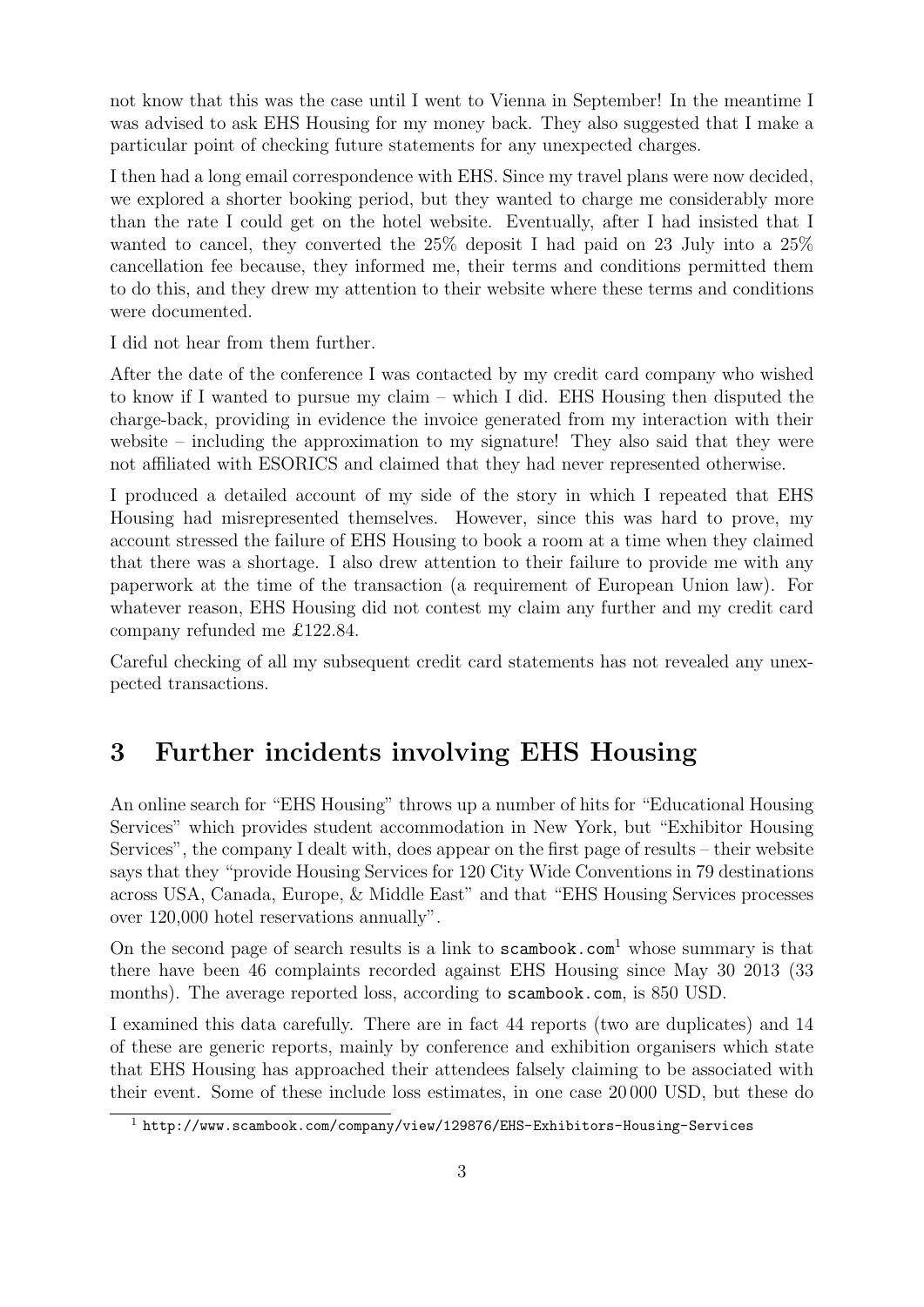not look especially accurate, so in the table below I have only considered the loss amounts (many of which were exact to the dollar, and hence plausible) from the 30, first-hand, victim reports:

| loss in USD           | occurrence |
|-----------------------|------------|
| 0                     | 12         |
| 150 to 499            | 5          |
| $500 \text{ to } 999$ | 8          |
| 1000 to 2000          | ∩          |
| 2000 to 4000          | 4          |
| 12000                 |            |

There were various reasons for people not losing money. Seven of them saw through the scam at an early stage and they did not provide any credit card details. Four more realised within a few minutes that there was a problem and blocked the payment or cancelled their card. In the one final case the credit card company flagged the transaction as potentially fraudulent and the person had by then realised that there was a scam occurring.

For those who did lose money, (ignoring the 12 000 USD outlier) the mean loss was 1074 USD and the median loss was 555 USD.

The reason for ignoring the outlier, and for considering both the mean and median values is because of the way in which atypical, or high variations in, loss figures can cause the impact of a fraud to be misunderstood. Florêncio and Herley explore this issue in detail in their 2011 WEIS paper [\[4\]](#page-10-0). It should of course be noted that only a subset of people will make a report on <scambook.com> and there is no reason to believe that their losses are typical – however it is the only substantial dataset that is publicly available and it corresponds reasonably well to the price of hotel rooms and the typical length of stay at events. The reported losses are, I believe, either 100% of the cost of the room or, where only a 'cancellation fee' has been incurred, 25% of the cost.

### 3.1 Variations on a fraudulent theme

The various accounts on scambook.com shed further light on how the company operates. Contact is always made by telephone and the claim is made of a connection with the event organisers. If no room has yet been booked then there is said to be a shortage of rooms – if a room has been booked then a better price can allegedly be obtained.

In many cases the scam came to light because the event organisers reported that others were being contacted – if so, the loss was generally the failure to refund the  $25\%$  up-front deposit. In other cases the hotel made contact to ask why people had two bookings ? In some cases there was no booking made or it was made (to obtain a reference number) and then fairly promptly cancelled. If this was not detected then EHS Housing would ring again, say that a technical error had caused the original booking to be lost, and an attempt would then be made to get more money to make a booking somewhere else.

The contact details for those that EHS Housing contacted were often found on the web (for scientific conferences several victims were, like myself, specially invited speakers) or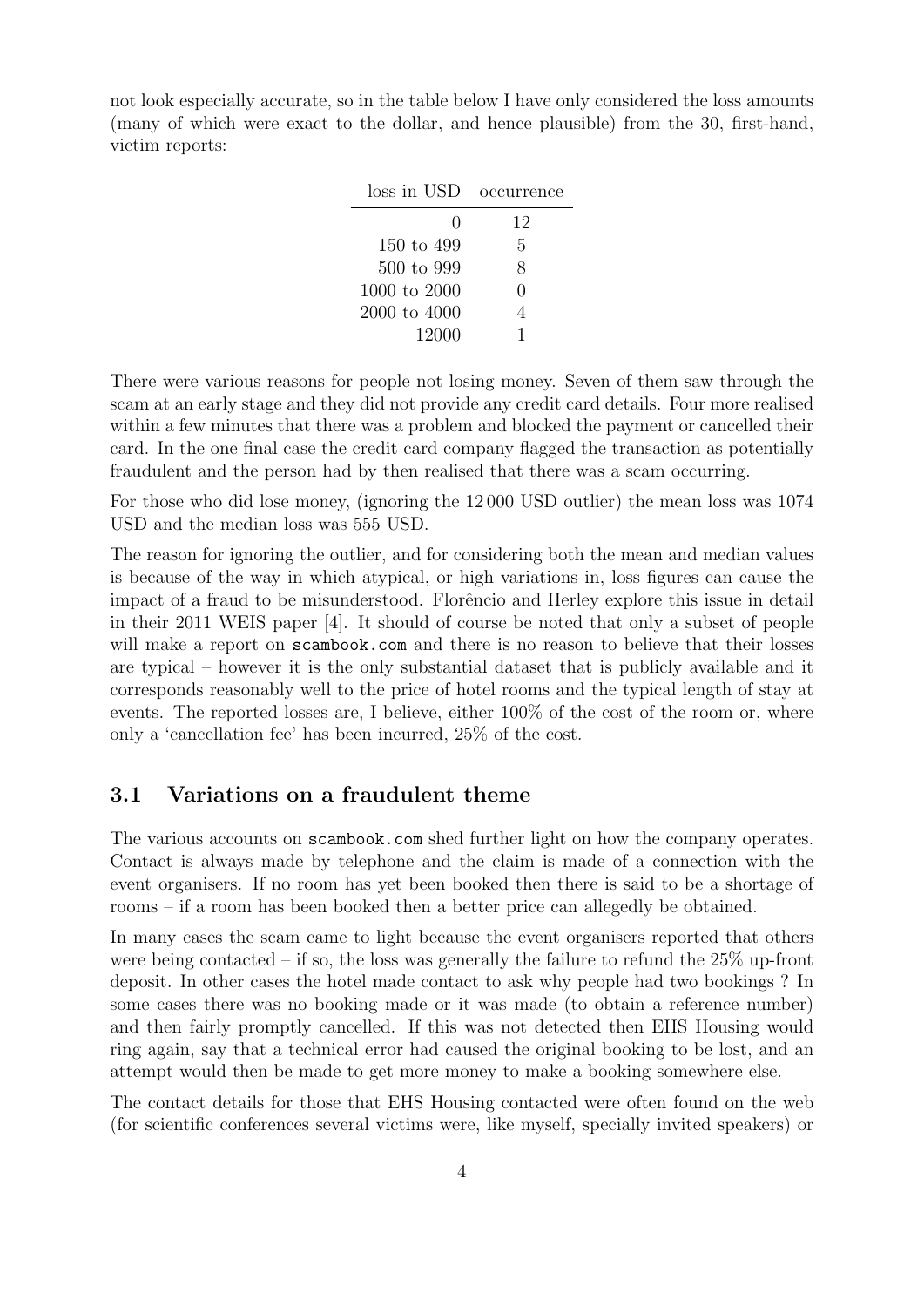they would ring a company that was apparently going to exhibit at a trade show and ask to speak to the person organising the attendance. A regular feature of the accounts was someone who was contacted being concerned enough to ask the event organisers to clarify the relationship with EHS Housing (or even just to ask if there was a shortage of rooms) resulting in the organisers doing a general mailing that prevented further victimisation (and set existing victims onto the path of disputing the charges that were made).

There are, it should be noted, a number of other websites that hold complaints about EHS Housing, but none has as many reports as <scambook.com>. Searches also find a number of instances of the warnings posted by event organisers about the company.

Besides EHS Housing there appear to be many other companies operating in similar ways,[2](#page-4-0) and in particular Exhibitors Housing Management (EHM) has accumulated 25 complaints to the Better Business Bureau (they are not accredited by the BBB and score an F on their A to F scale). The BBB also has a page on EHS Housing (who they also score at F) and they have 39 complaints. However, the BBB appears to have mixed up Exhibitors Housing Services (the company this paper is discussing) with Exhibition Housing Services and a number of the warnings sent out by event organisers have also used the "Exhibition" name and this confusion means that I think it is unsafe to include the BBB data in my analysis. It is beyond the scope of this paper to establish which company each of the BBB reports refers to, but for the avoidance of doubt I have no reason to believe that Exhibition Housing Services operates in anything other than a completely honest manner.

None of the methods used by the room poachers to inveigle their victims are in any way unusual and they correspond well with the persuasion techniques used by sales people that Cialdini described in 1985 [\[1\]](#page-9-0). In particular 'Scarcity' can be seen in the alleged shortage of hotel rooms. More recently, Stajano and Wilson analysed a number of scams [\[7\]](#page-10-1) and several of their principles are present here: 'Social Compliance' is in play when the poachers claim to be associated with the event, 'Time' is related equivalent to Cialdini's 'Scarcity' but emphasises the need to act quickly and where the poachers offer a better price for an already booked room then 'Need and Greed' is being exploited.

## 4 A wider analysis of room poaching

Thus far I have been describing frauds from the point of view of the individuals that have been contacted by the fraudsters – but this type of activity has been named 'room poaching' because the fraud also affects event organisers. It is common for organisers to arrange for blocks of rooms to be made available for delegates to book in appropriate hotels. The hotels will generally provide special pricing for the sleeping rooms – or for conference space hire – in exchange for contractual guarantees of occupancy levels. When third parties 'poach' attendees away then there is a risk that the room block will not be filled and the event organiser may face financial penalties.

The US convention trade body CIC (the Convention Industry Council) has been concerned about what they call "attrition" from room blocks for some time. In 2004 they published

<span id="page-4-0"></span><sup>&</sup>lt;sup>2</sup> The website for "Coverings 16: the global tile and stone experience" lists 46 company names: [http://www.coverings.com/Content/Housing-Warning/6\\_79/](http://www.coverings.com/Content/Housing-Warning/6_79/)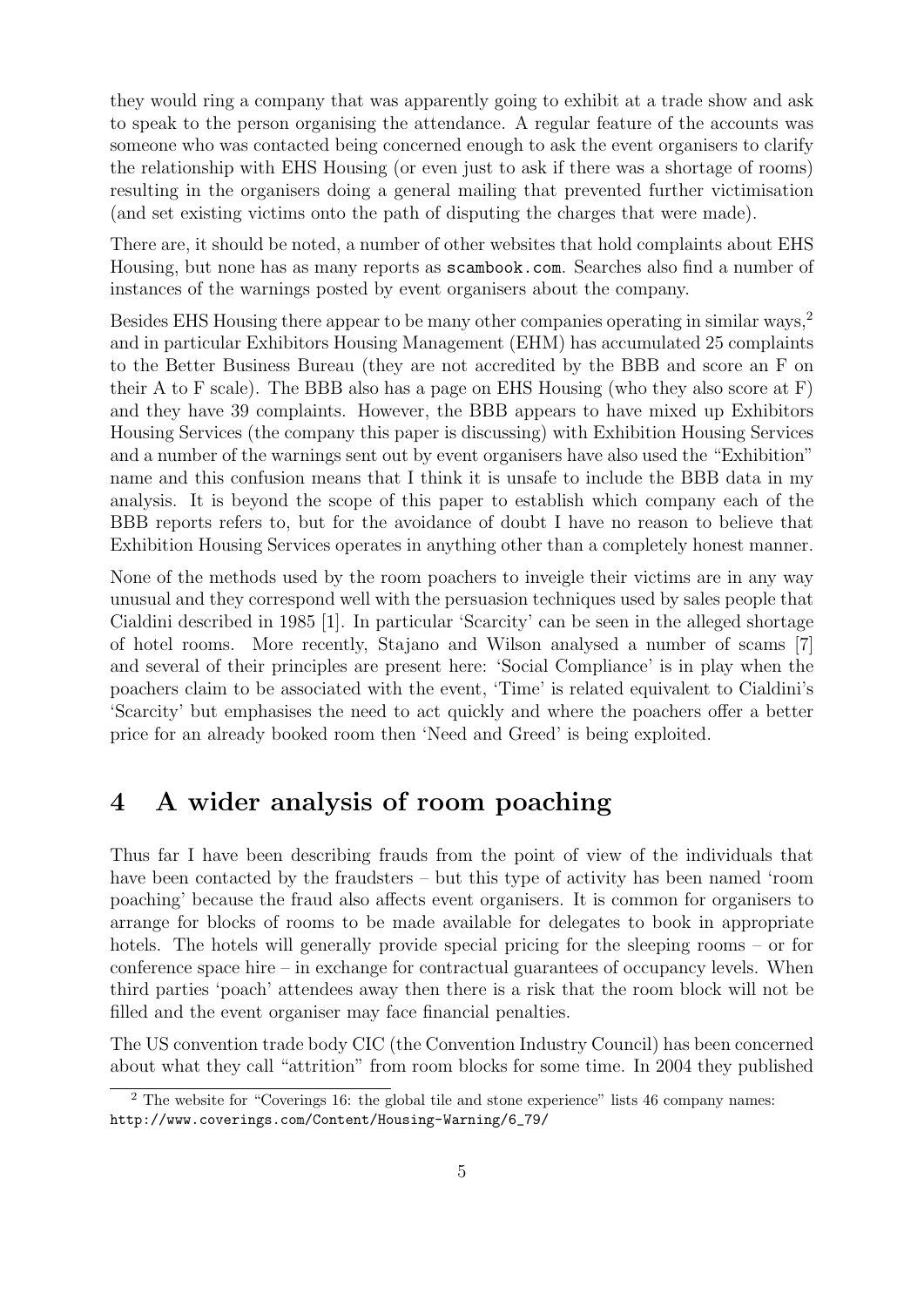a report [\[2\]](#page-9-1) that identified the main issues at that time as being reduced travel after  $\frac{9}{11}$  (so that fewer people came to events) along with a rise in attendees making their own booking using Internet travel websites. Although there was a brief mention of room poaching (which the report calls "guest room pirates") the main focus of the report was on techniques for encouraging attendees to book rooms within the official blocks.

However, room poaching is now CIC's main concern. In 2014 they set up an expert working group under their APEX (Accepted Practices Exchange) initiative. Their 4-page report "Best Practices for Poaching and Piracy Prevention and Responses" sets out the basics of room poaching and then provides an extensive check-list of measures that can be used to address it [\[3\]](#page-10-2). Their approach is to list how each of the check-list items addresses the five specific harms they have identified:

- Selling fictitious reservations and credit card fraud.
- Misrepresentation resulting in bookings outside the room block.
- Trademark infringement.
- Unauthorised access, use and selling of data.
- Obtaining (hotel room) inventory through misrepresentation or omission.

Interestingly, the APEX report lists the stakeholders as industry organisations, event organisers, hotels, and destination marketing organisations (the last group being associated with all the hotels and other tourist attractions in any particular city or region). The event attendees, the people who are directly defrauded, are not listed as stakeholders and there is no advice aimed directly at them – merely recommendations that other stakeholders educate them.

### 4.1 What is the legal position?

When room poachers misrepresent facts to drum up business then they commit fraud. Common misrepresentations are their relationship with an event, an alleged shortage of hotel rooms, or the price that they can obtain. It is also, fairly obviously, fraudulent to take money for a service and then fail to provide it.

Where there has been misuse of trademarks, or claims to be officially associated with an event then the approach generally taken (and recommended in the APEX report) is to issue cease-and-desist letters and to report the incident to the Better Business Bureau (hence the F scores remarked upon earlier).

The APEX report also recommends making complaints to law enforcement agencies. However, no criminal prosecutions of room poachers seem to be occurring – probably because of the relatively low monetary value per incident, a failure to detect a pattern in the activity, and of course the difficulty of proving a case where key aspects of the fraud occur in unrecorded telephone conversations. There is also the usual barrier of multiple jurisdictions – albeit the majority of the fraud appears to occur within the USA but agencies from many different states may be involved.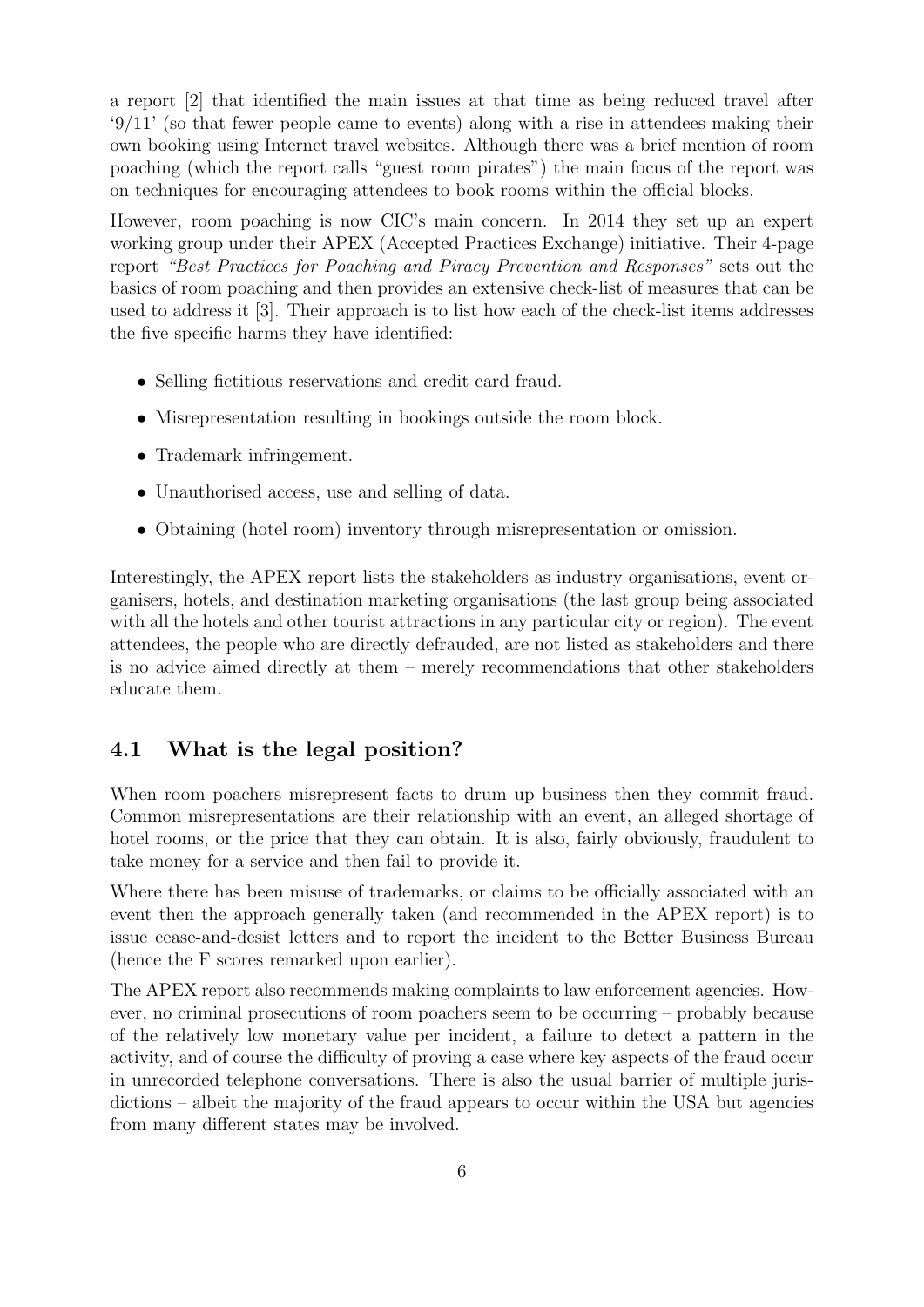Although 'cease-and-desist' letters are regularly issued there has been just one civil court case concerning room poaching, back in 2008. The American Society of Association Executives (ASAE), which is an association for those running associations, went to Federal Court to sue Complete Event Planning, Inc. (CEP) of Henderson, Nevada. The claim was that CEP had used ASAE's logo without permission and misrepresented themselves as authorised to arrange hotel rooms for ASAE conference attendees. This was settled out of court with CEP agreeing not to continue these practices not only for ASAE itself, but for all events organised by associations whose employees are members of ASAE.

So far as the individuals caught up in room poaching are concerned then they have numerous protections. In the UK, and doubtless many other jurisdictions, the credit card company can be held jointly liable with the merchant so that legal action can be taken against either party. However, the most likely way for a consumer to proceed (in any jurisdiction) is to just ask the credit card company to nullify the transaction in some manner. As already noted above, this was an effective tactic in many of the incidents reported on <scambook.com>.

However, as I found out myself, the credit card company may not be prepared to deem the transaction to be fraudulent until the room poacher has failed to provide a room. It is also clear, from reading the various accounts of the fraud, that when the room poacher produced a 'signed' (with a mouse) document many individuals believed that they had no further recourse. I did not give up at this point because I was always prepared to admit that I had tried to enter into a contract, but my position was that EHS Housing had reneged on their side of the bargain.

Europeans will doubtless be wondering about the applicability of the EU Directive on Consumer Rights (2011/83/EU) which replaces (and indeed repeats) many of the provisions of the Distance Selling Directive (97/7/EC). Hotel rooms are one of the classes of goods for which there is no right to cancel, however the general provisions of the Directive apply and it is still necessary to provide clear information about the contract and details of the payments. In my case these documents existed (because they were supplied as evidence when I raised a dispute), but since they were not sent to me, as they should have been, at a much earlier stage then technically the purported contract was void.

#### 4.2 Economic considerations

Alongside their Best Practice document the APEX working group also produced a 'white paper' that summarises the issues around room poaching. They surveyed 622 meeting professionals finding that 73.1% had encountered room poaching (although there is presumably some selection bias here because they do not give a figure for those who failed to answer the survey).

The survey indicated that the biggest impact was disrupting the meeting planning process, closely followed by an effect on attendee satisfaction. Monetary issues, such as legal fees, or unexpectedly low rates of room take-up, affected fewer survey respondents than those who reported that there had been a negative impact on their brands.

It is also clear from the large number of trade conferences that mention room poaching on their websites that meeting planners consider this an important issue – however, it is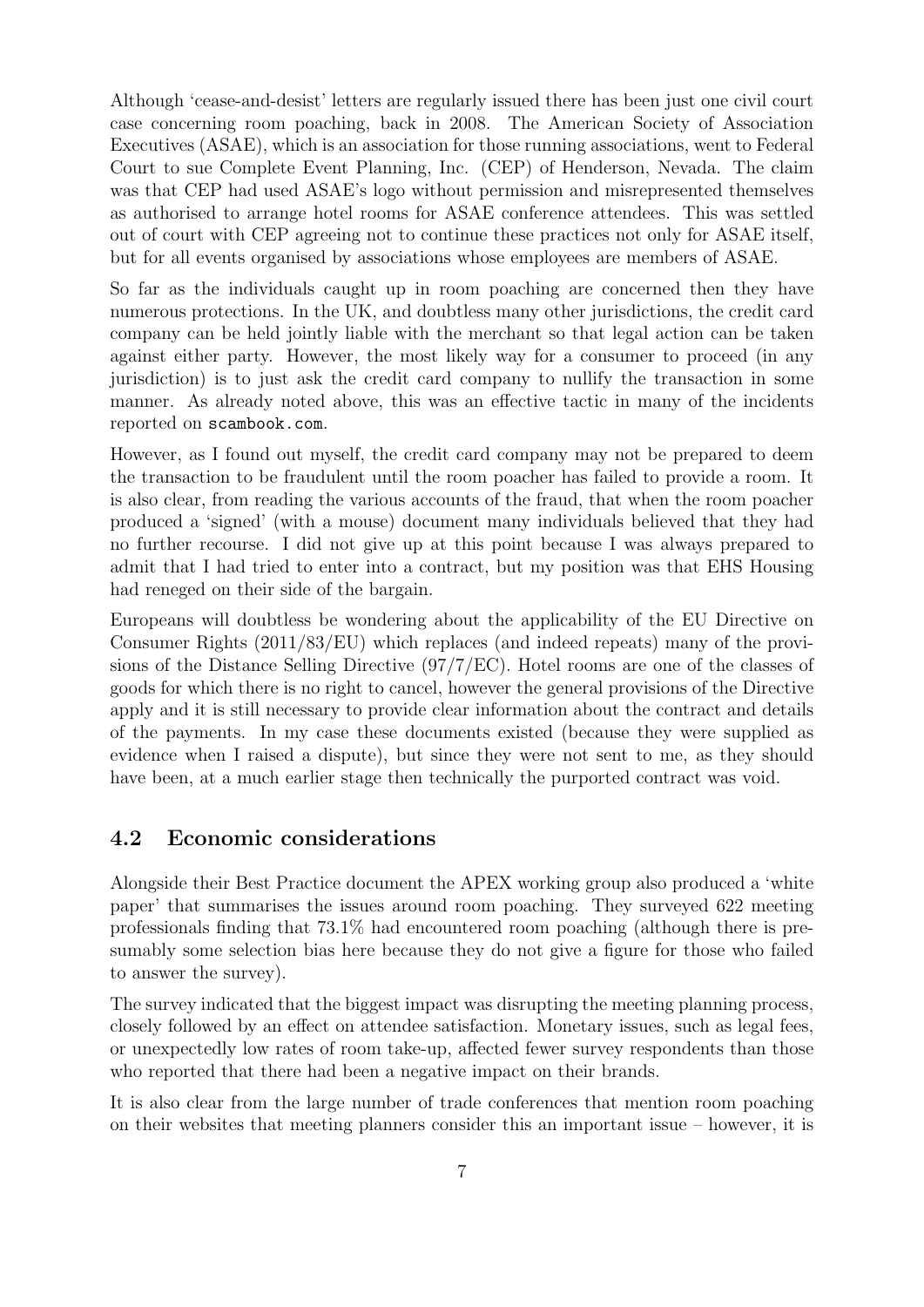rare to find generic warnings on academic conference websites (for example there is no mention anywhere on the <usenix.org> website), only specific warnings when a particular conference has already been targeted.

Whilst monetary issues may not be front and centre for the meeting professionals it is clearly the main problem encountered by the victims. Losses will be either the cost of a room (assuming that the victim ends up paying twice but staying only once), the cost of the deposit (which the room poacher converts into a 'cancellation fee' if the victim abandons the booking), or it will be the excess cost of the room compared with what the victim might have paid (in my case EHS Housing at one point offered to book me a room at 141% of the price I could obtain for myself on the hotel website).

In principle of course the room poacher could pay a 'trade' price for a room and give up some of their margin so as to undercut the 'rack rate' which someone booking direct would pay. However, this will not be a very large amount of money because much of this margin is already available to people who book through generic Internet websites and the conference organiser will have rooms to offer at a discount already – because that is inherent in them doing a special deal with hotels to offer an official block.

So, although a room poacher could restrict themselves just to poaching and not do anything fraudulent, this is unlikely to be especially lucrative when dealing with well-informed consumers. Nevertheless, restricting their activities to selling over-priced rooms (to people who were unaware of the market rate) could be a reasonably profitable business and, provided they did not misrepresent their relationship with the event, or lie about room shortages, would not be unlawful.

One might expect to see a bigger role for the credit card companies in dealing with the fraudulent aspects of room poaching. McCoy et al. in their 2012 "Priceless" paper [\[5\]](#page-10-3) consider the complex role of payment processing in monetizing the modern affiliate program ecosystem: that is they see how credit card company policies and the impact of charge-backs impact the behaviour of groups selling counterfeit pharmaceutical and software products.

Although I personally succeeded in my dispute – my credit card company will have deducted my payment from monies passed on to the merchant – the evidence from the accounts on <scampages.com> is that complaining to the credit card company is not an approach that most victims take, at least not successfully. It may well be that the existence of an agreement, and the mouse-generated signature (which others mention) persuades some victims that they cannot succeed in a claim. This is unfortunate, because until victims complain at scale the credit card companies will not raise the charges that the room poachers pay, or consider terminating their relationship.

### 5 Countermeasures to room poaching

As has already been mentioned, the APEX report has a multi-page checklist of countermeasures to room poaching and doubtless these are all valuable. The interested reader can find the detail in the report: but the general approaches are education of all concerned; ensuring that relevant intellectual property (logos &c for the event) is controlled;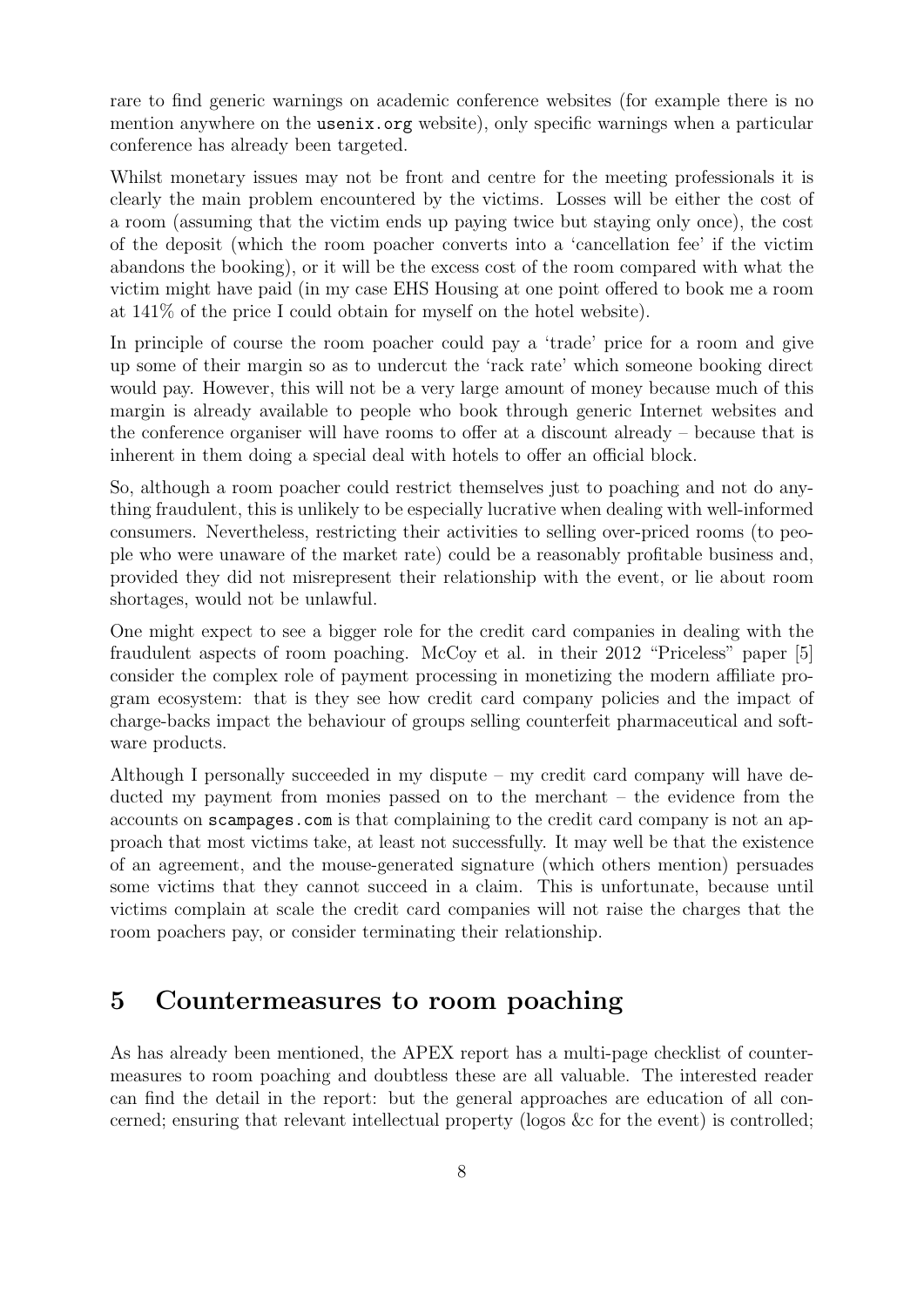working to keep blocks of rooms out of the hands of the room poachers; and monitoring discrepancies between registration and room bookings.

What is entirely apparent from the first hand accounts on <scambook.com> is that the most effective countermeasure in practice is for those who are approached by room poachers to report this to the event organisers in a timely manner and for the event organisers to immediately send a warning to all of the potential attendees. The APEX report does not, in my view, stress this sufficiently because they do not really consider special advice to potential victims (rather than a general view that they should be "educated"). Clearly proactive messaging at the earliest possible stage, stressing the value of passing on any reports of attempted poaching, will decrease the likelihood of anyone being taken in and by encouraging reports to the organisers it will allow them to send further, and very specific, warnings as may be necessary.

Although the APEX report cautions that lists of (potential) attendees should be kept securely, it seems fairly clear that the room poachers are mainly using the public websites for the events to identify potential victims. Hence, for academic conferences it is clearly going to be important to communicate the risks (and the intended room booking process) to keynote speakers at a very early stage – certainly before their names are made public. Additionally, when papers are accepted, telling the authors of the risks of room poaching (and the value of reporting any occurrence) needs to have taken place before the list of acceptances is published.

### 6 Discussion and conclusion

This paper has considered fraudulent activity around 'room poaching', giving a first-hand account of one incident and analysing 30 other reports of loss involving the same company. The mean loss was just over 1000 USD with the median loss being about half that.

Room poaching is a 'cyber-enabled' crime in that it is only practical to operate it at scale by using the Internet to identify conferences (and to then identify keynote speakers, exhibitors, and likely attendees). There are perhaps 1000 major exhibition locations in the USA alone, and so there will be well over 50000 large exhibitions a year. If fraudsters snared just 1 person per event then we can envisage room poaching to be (to avoid overhyping this, I use the median loss of 555 dollars) a 28 million dollar a year crime. If, as discussed above, the room poachers did not misrepresent themselves and actually delivered the rooms they promised, then they might make perhaps just a 100 dollars profit per victim – so this would be a legitimate business making 5 million dollars a year. Of course this is entirely hypothetical – there are no statistics as to the number of people who are taken in by the room poachers, nor are the likely to be in the short term if victims do not complain to the credit card companies, let alone to the police.

Cybercrime is already, in a great many cases, tackled fairly ineffectively – often because investigations stall at the point where it is necessary to identify the criminals. Room poaching, that may appear to many to be 'sharp business practice' rather than outright fraud, is also being poorly dealt with, despite the perpetrators being relatively easy to identify. Let us imagine that some other cybercrimes were somehow to morph into activities that were rather less criminal, but easier to investigate and where the criminals were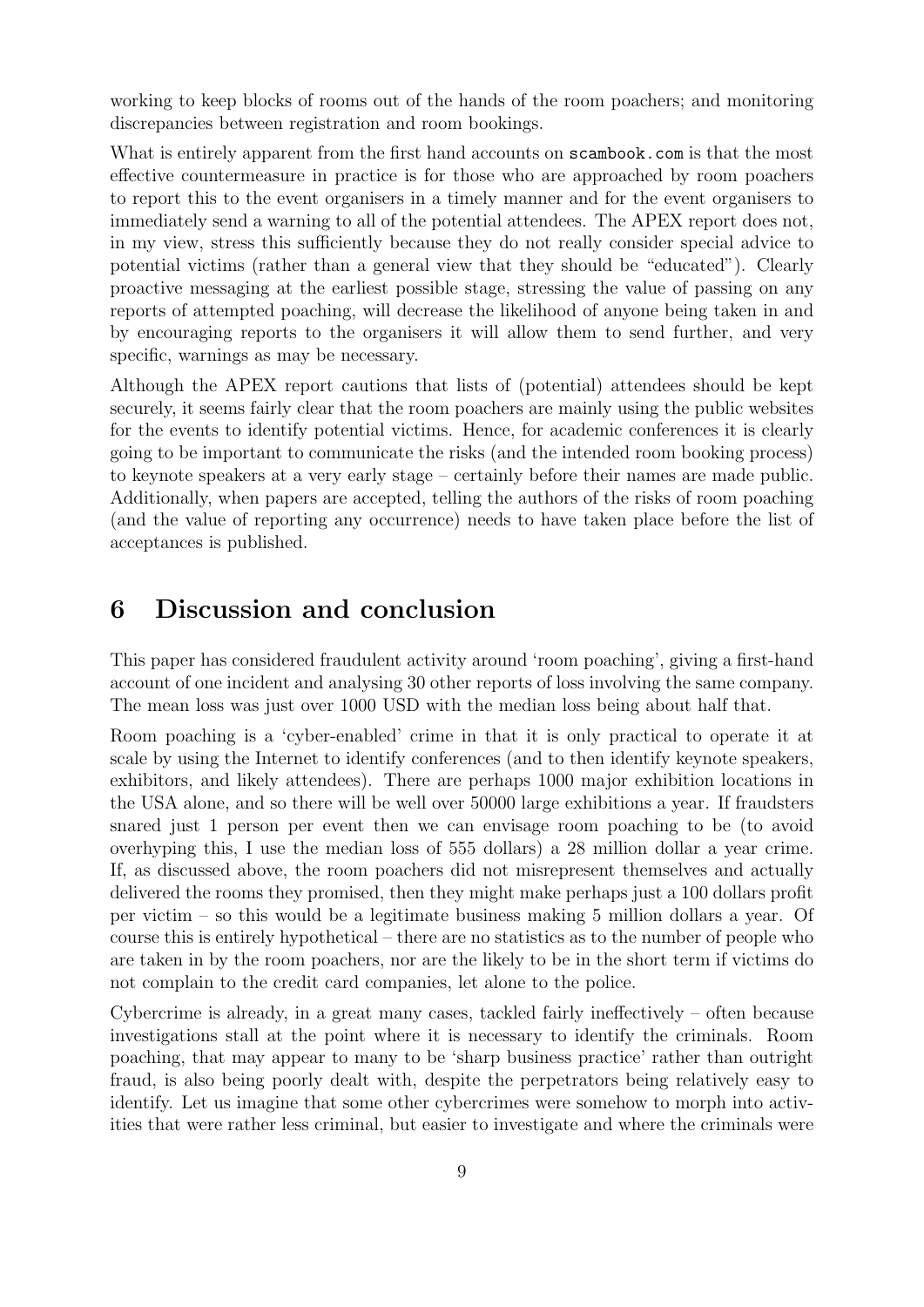easier to identify. The lesson from examining how room poaching is being tackled is that this imagined change seems unlikely to lessen the damage or cause more criminals to be caught or otherwise put out of business.

The paper has explained how room poaching affects event organisers as well as individual victims and I have explained the efforts made by meeting organisers to analyse the problem and document the countermeasures that can be taken to reduce the incidence of room poaching. Happily, it should be the case that incentives are fully aligned between event organisers and attendees – and the organisers clearly recognise that it is their reputation that is at risk as much as their money. However, as I have pointed out, the expert working group failed to consider event attendees as 'stakeholders' and they did not, in my view, especially stress the practical importance of ensuring that as many attendees as possible are aware of the issue so that if fraud is attempted it will get reported to the event organiser. The impact of the warning that can then be sent – giving precise details of identity the room poachers and the exact methods they are using – is clearly going to be far higher than generic cautions about the issue.

I have drawn attention to how room poaching has historically been an issue for trade shows and professional meetings, but I have shown that it is now becoming an issue for academic conferences. That, I suggest, gives an extra importance to studying this issue in academia.

In particular, one of the claims I made at the start of this paper is that the 'war story' it contains will assist others in not becoming victims. Rader et al. consider how non-expert computer users learn about security through stories and repeat those stories to others – albeit their concern is that the security decisions that are made are not especially good or sophisticated [\[6\]](#page-10-4). I hope that the security decisions made by those who have read this far will be of sufficient sophistication that they will not make the mistakes I made – although if they do, I hope that they will take heart from my success in persuading my credit card company to refund my money.

### Acknowledgements

The author is funded by the Department of Homeland Security (DHS) Science and Technology Directorate, Cyber Security Division (DHSS&T/CSD) Broad Agency Announcement 11.02, the Government of Australia and SPAWAR Systems Center Pacific via contract number N66001-13-C-0131. This paper represents the position of the author and not that of the aforementioned agencies.

### References

- <span id="page-9-0"></span>[1] R.B. Cialdini: Influence: Science and Practice, Fifth Edition. Pearson, 2009. (First Edition 1985).
- <span id="page-9-1"></span>[2] Convention Industry Council: Project Attrition. 2004. [http://www.](http://www.conventionindustry.org/ResearchInfo/ProjectAttrition.aspx) [conventionindustry.org/ResearchInfo/ProjectAttrition.aspx](http://www.conventionindustry.org/ResearchInfo/ProjectAttrition.aspx)